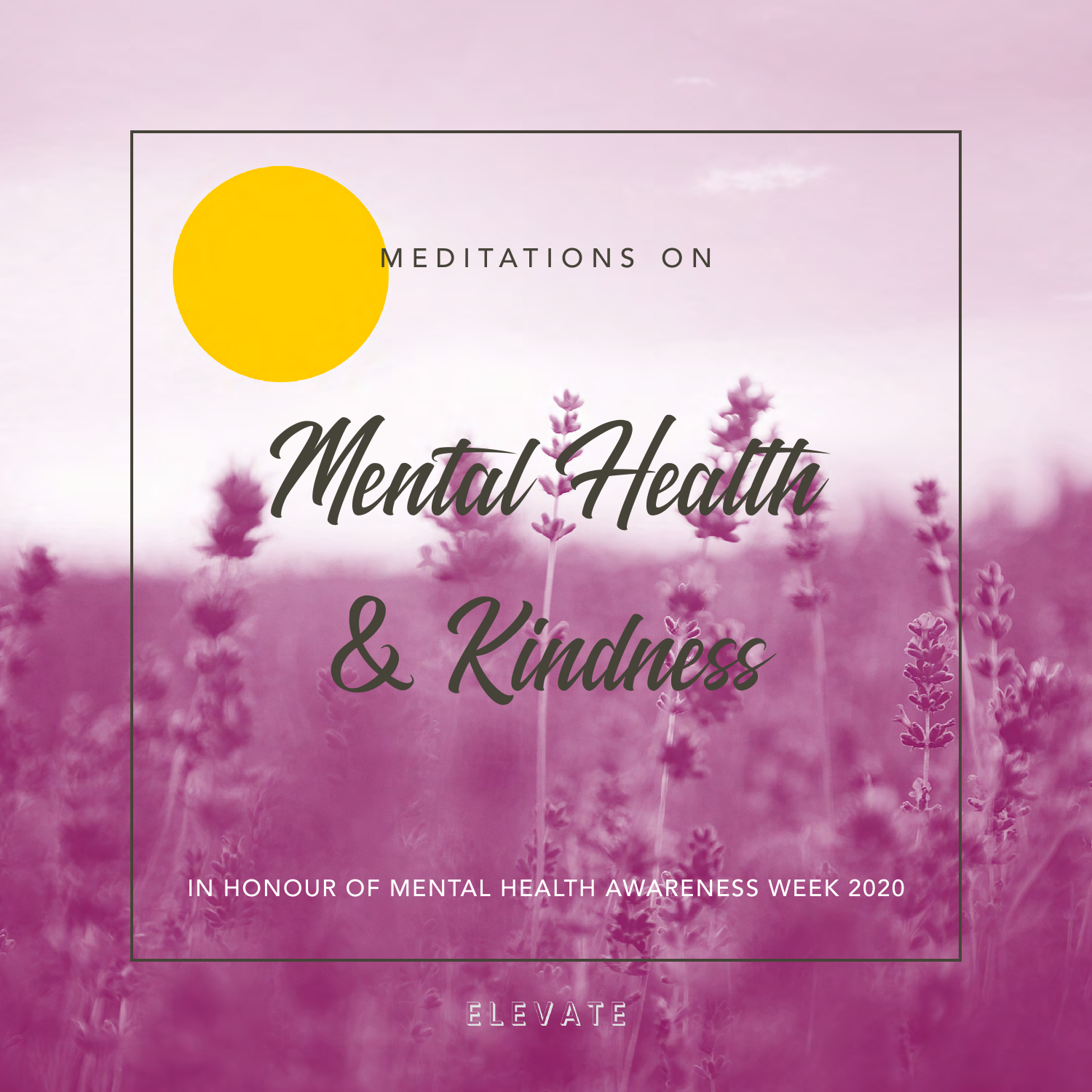### IN HONOUR OF MENTAL HEALTH AWARENESS WEEK 2020

#### This years campaign focuses on kindness.

### USEFUL LINKS

Information on looking after your mental health

1

2

Information if you need help,

or are worried about someone you know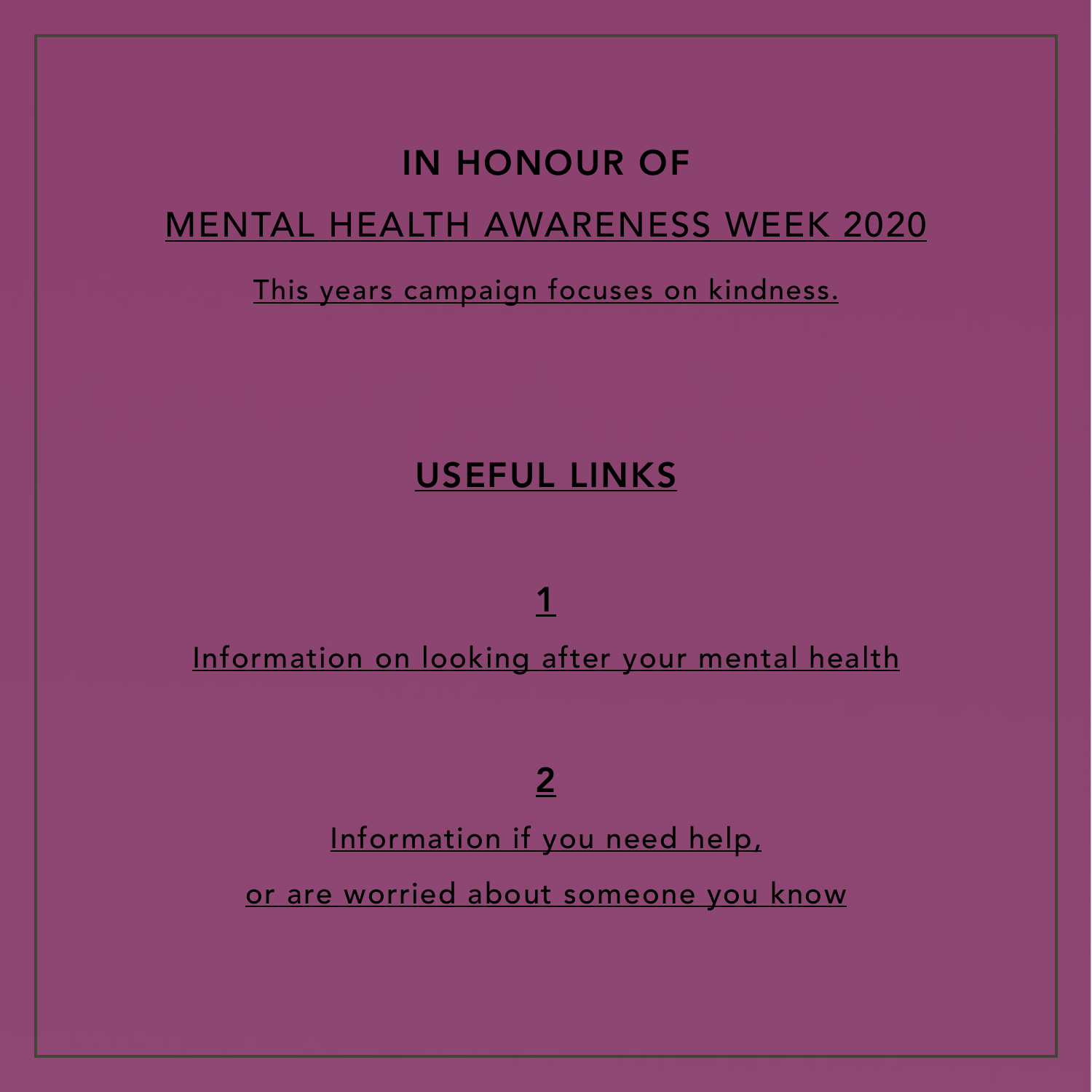<span id="page-2-0"></span>God! Refresh and gladden my spirit. Purify my heart. Illumine my powers. I lay all my affairs in Thy hand. Thou art my Guide and my Refuge. I will no longer be sorrowful and grieved; I will be a happy and joyful being. O God! I will no longer be full of anxiety, nor will I let trouble harass me. I will not dwell on the unpleasant things of life. O God! Thou art more friend to me than I am to myself. I dedicate myself to Thee, O Lord.

Attributed to 'Abdu'l-Bahá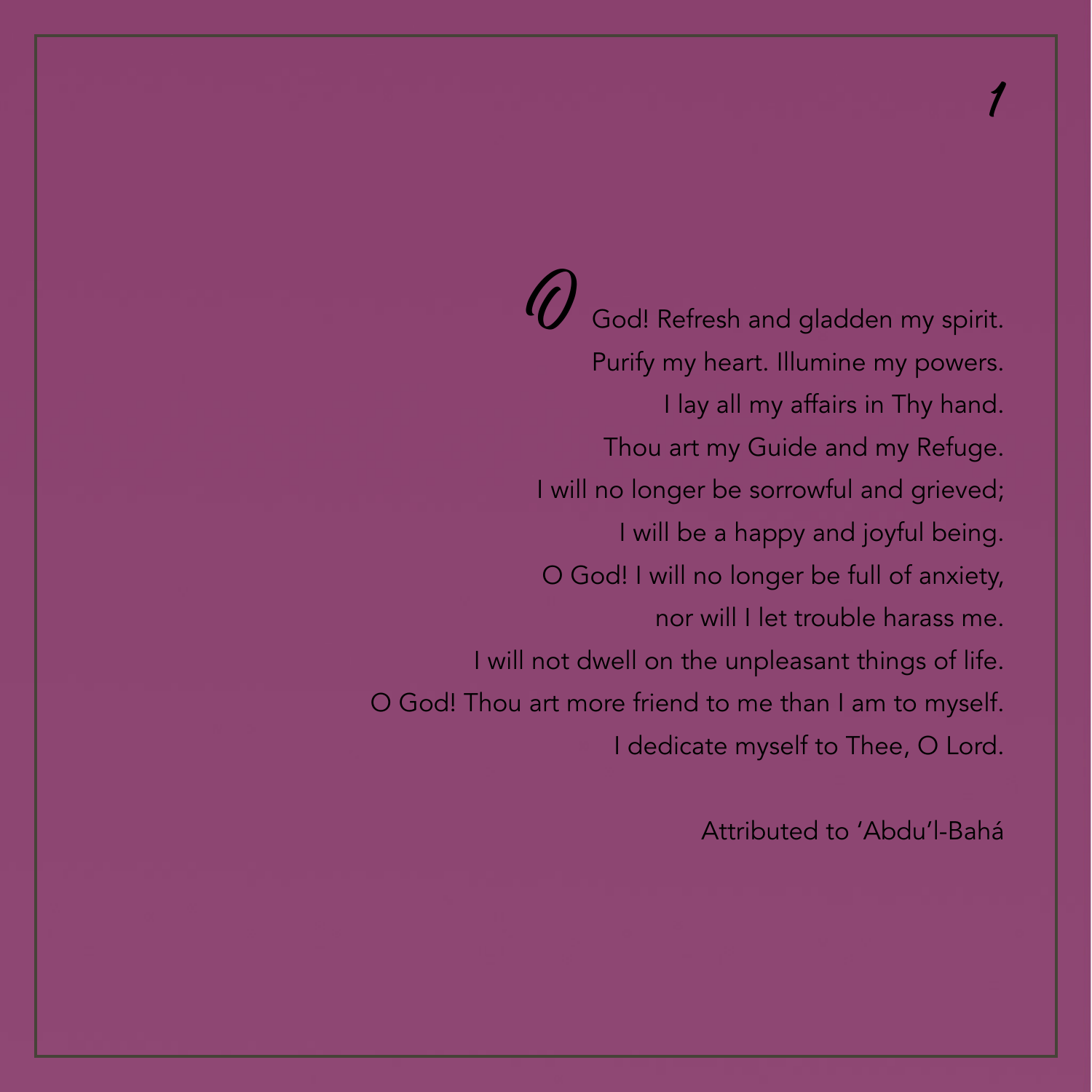## [2](#page-17-0)

<span id="page-3-0"></span>

Do not be content with showing friendship in words alone, let your heart burn with loving kindness for all who may cross your path... Let it be seen that you are filled with universal love.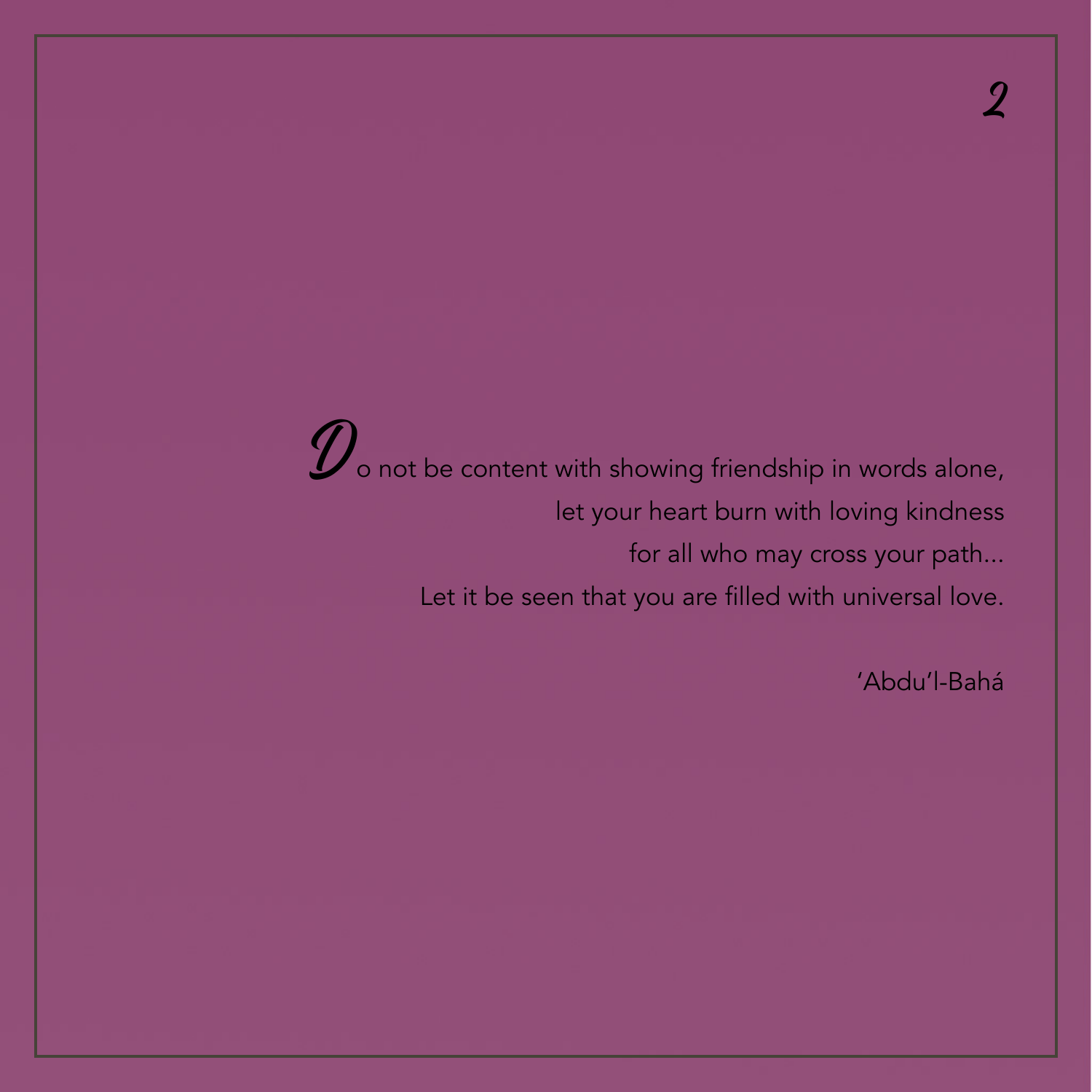<span id="page-4-0"></span>Z ove is patient and kind; love does not envy or boast; it is not arrogant or rude. It does not insist on its own way; it is not irritable or resentful; it does not rejoice at wrongdoing, but rejoices with the truth. Love bears all things, believes all things, hopes all things, endures all things.

Corinthians 13:4-13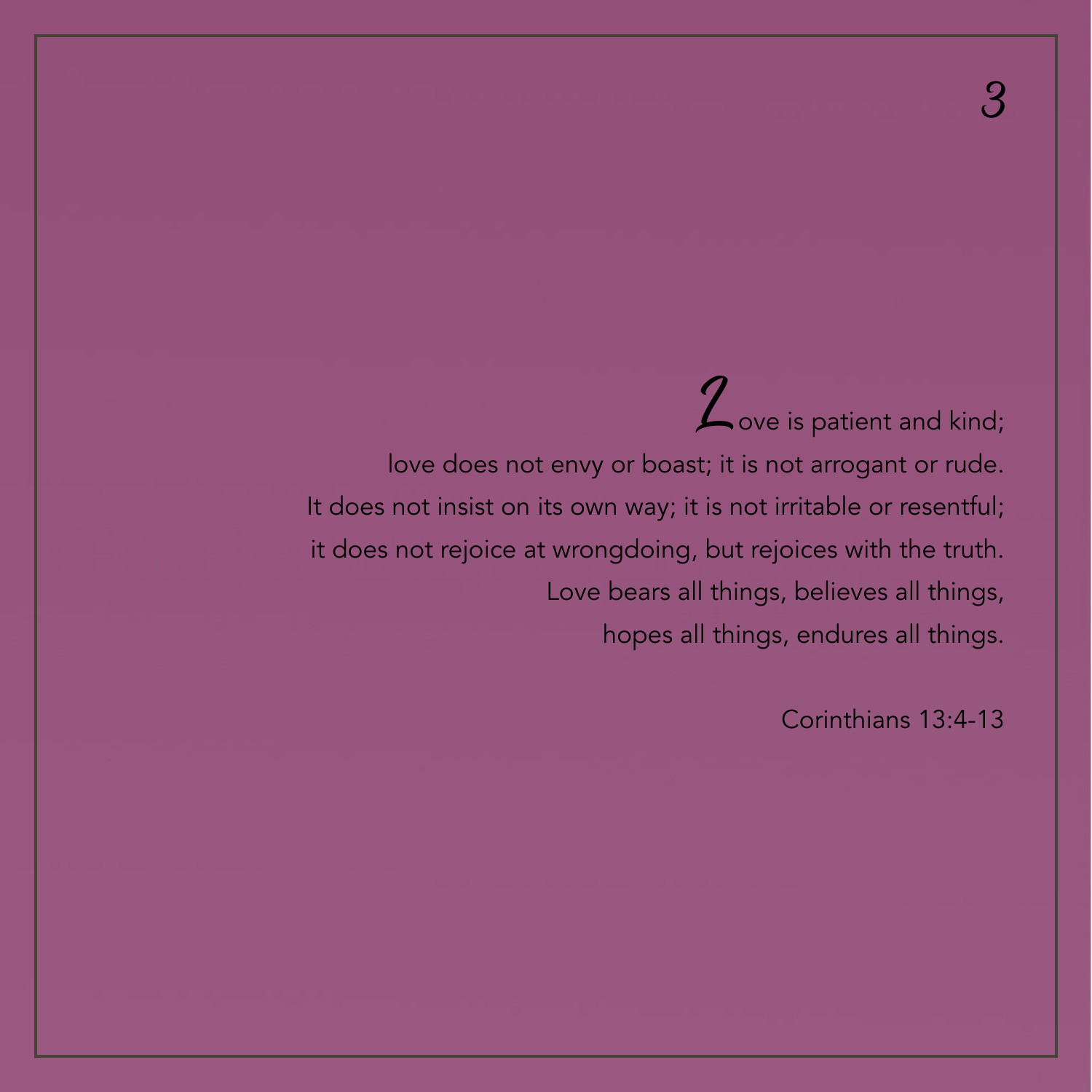<span id="page-5-0"></span>We must not only be patient with others, infinitely patient!, but also with our own poor selves... Persevere and add up your accomplishments... Everyone's life has both a dark and bright side. The Master said: 'turn your back to the darkness and your face to me.'

Shoghi Effendi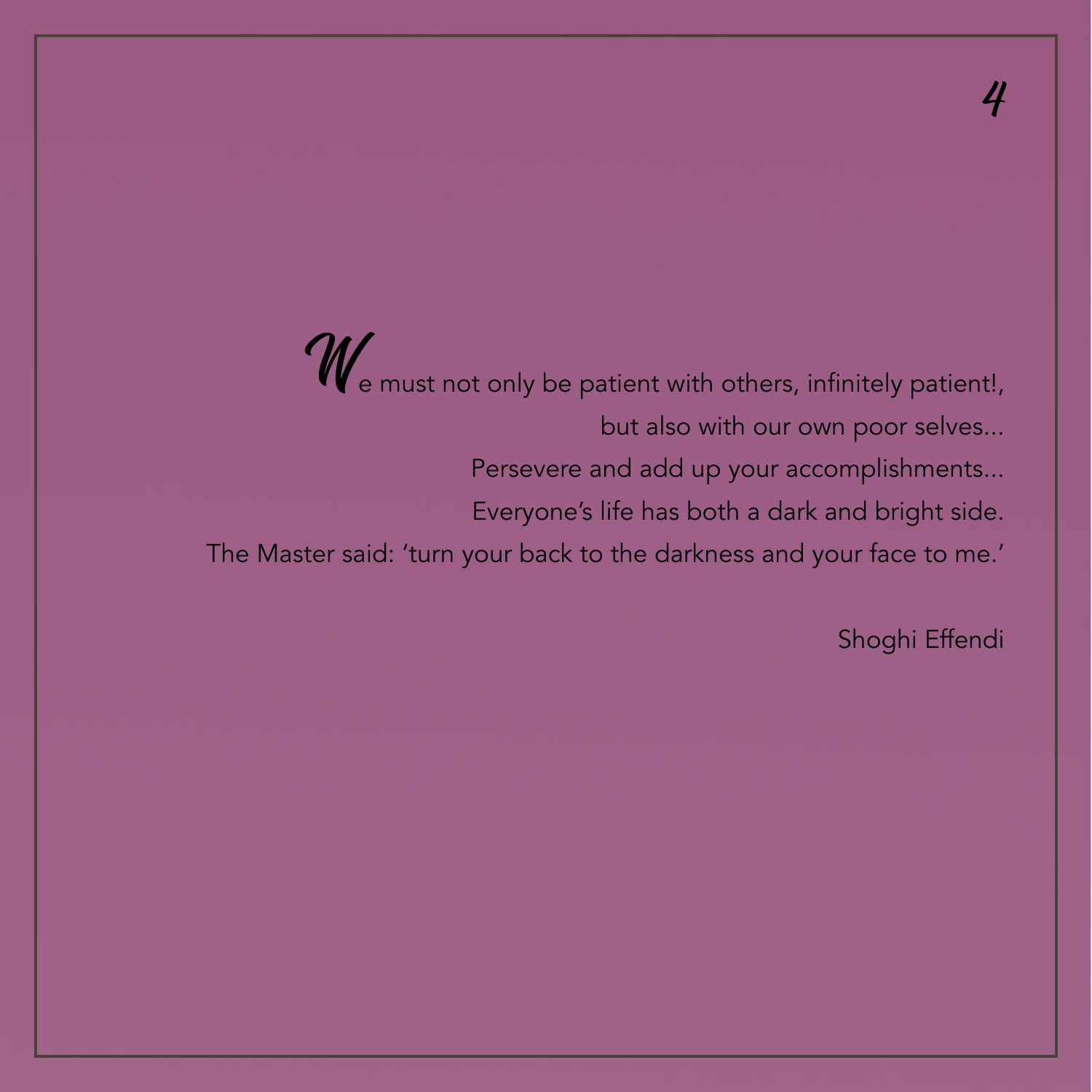# $\mathcal D$  oing good to others is not a duty.

#### <span id="page-6-0"></span>It is a joy, for it increases your own health and happiness.

Attributed to Zoroaster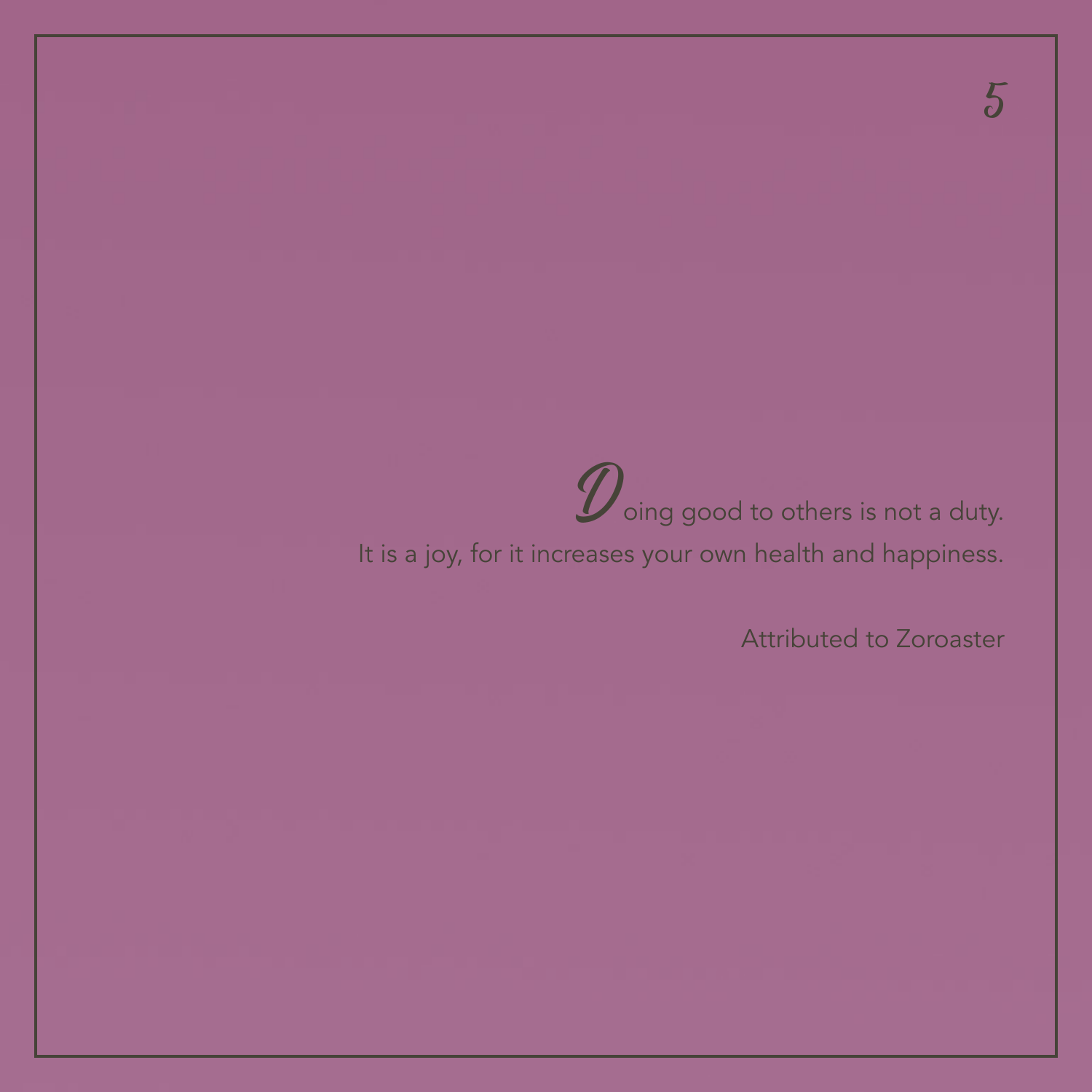<span id="page-7-0"></span>Sometimes things are ahead and sometimes they are behind; Sometimes breathing is hard, sometimes it comes easily; Sometimes there is strength and sometimes weakness; Sometimes one is up and sometimes down.

Lao Tzu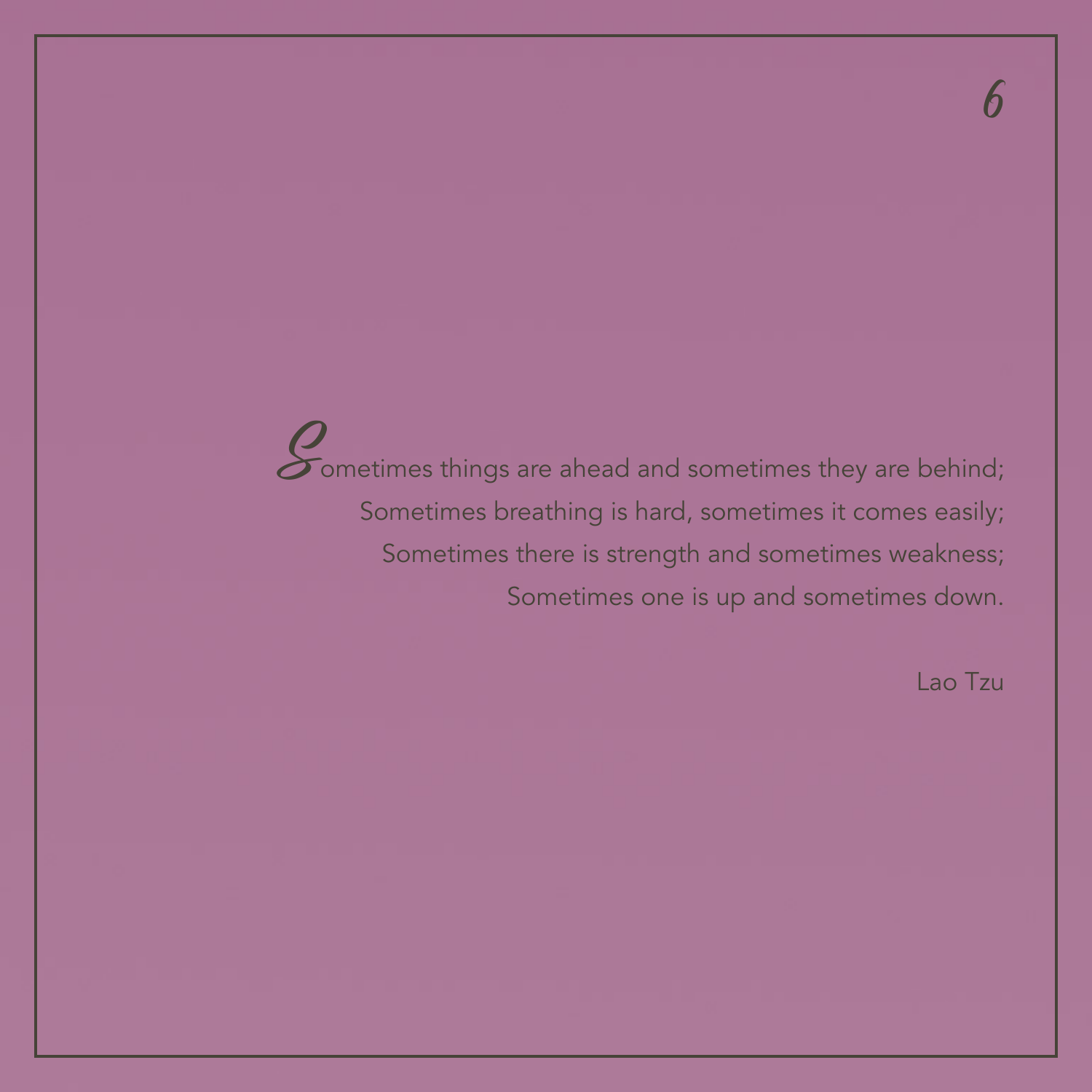<span id="page-8-0"></span>It is incumbent upon everyone to show the utmost love, rectitude of conduct, straightforwardness and sincere kindliness unto all the peoples and kindreds of the world, be they friends or strangers. So intense must be the spirit of love and loving-kindness, that the stranger may find himself a friend, the enemy a true brother, no difference whatsoever existing between them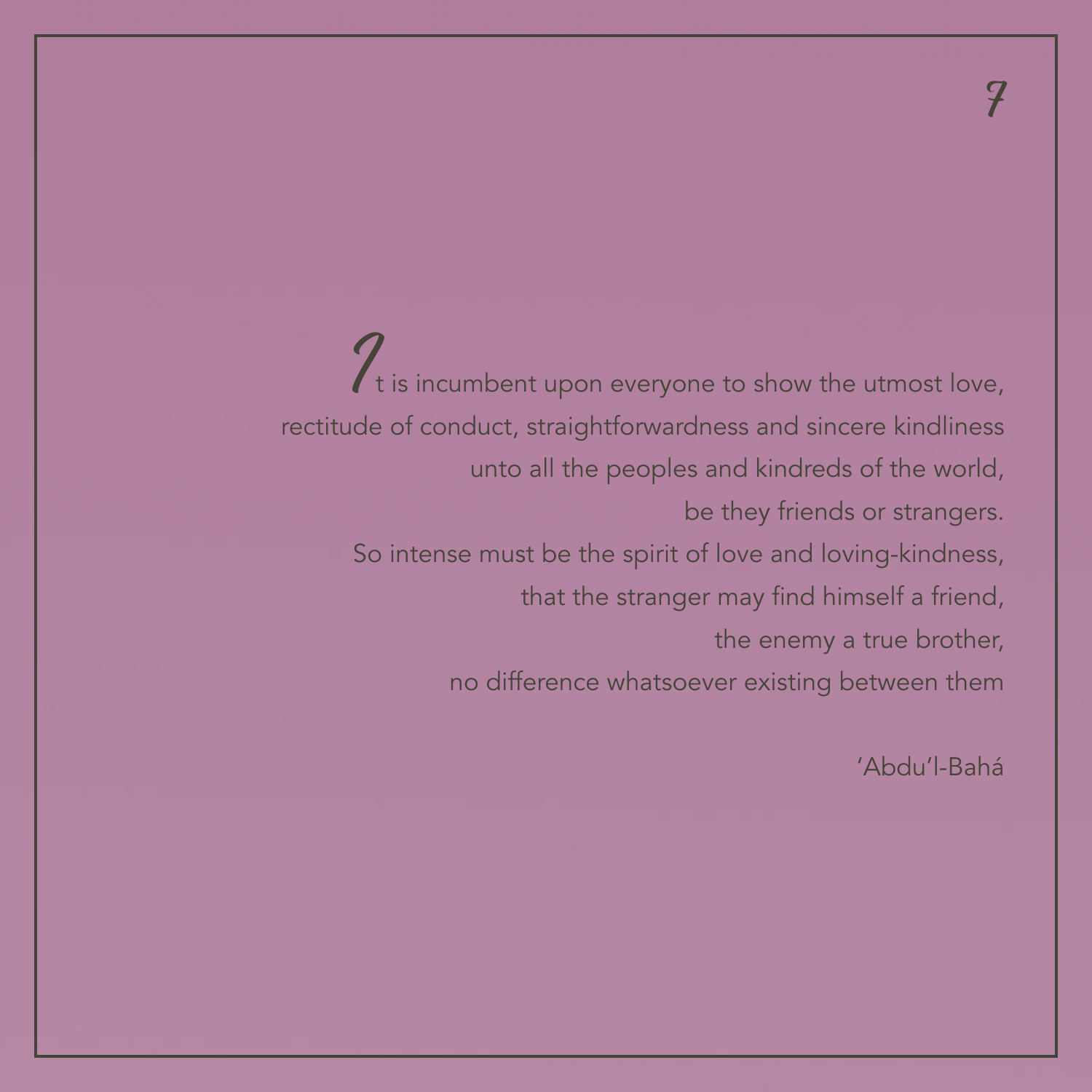<span id="page-9-0"></span>Consort with all... in a spirit of friendliness and fellowship. If ye be aware of a certain truth, if ye possess a jewel, of which others are deprived, share it with them in a language of utmost kindliness and goodwill... A kindly tongue is the lodestone of the hearts of men. It is the bread of the spirit, it clotheth the words with meaning, it is the fountain of the light of wisdom and understanding.

Bahá'u'lláh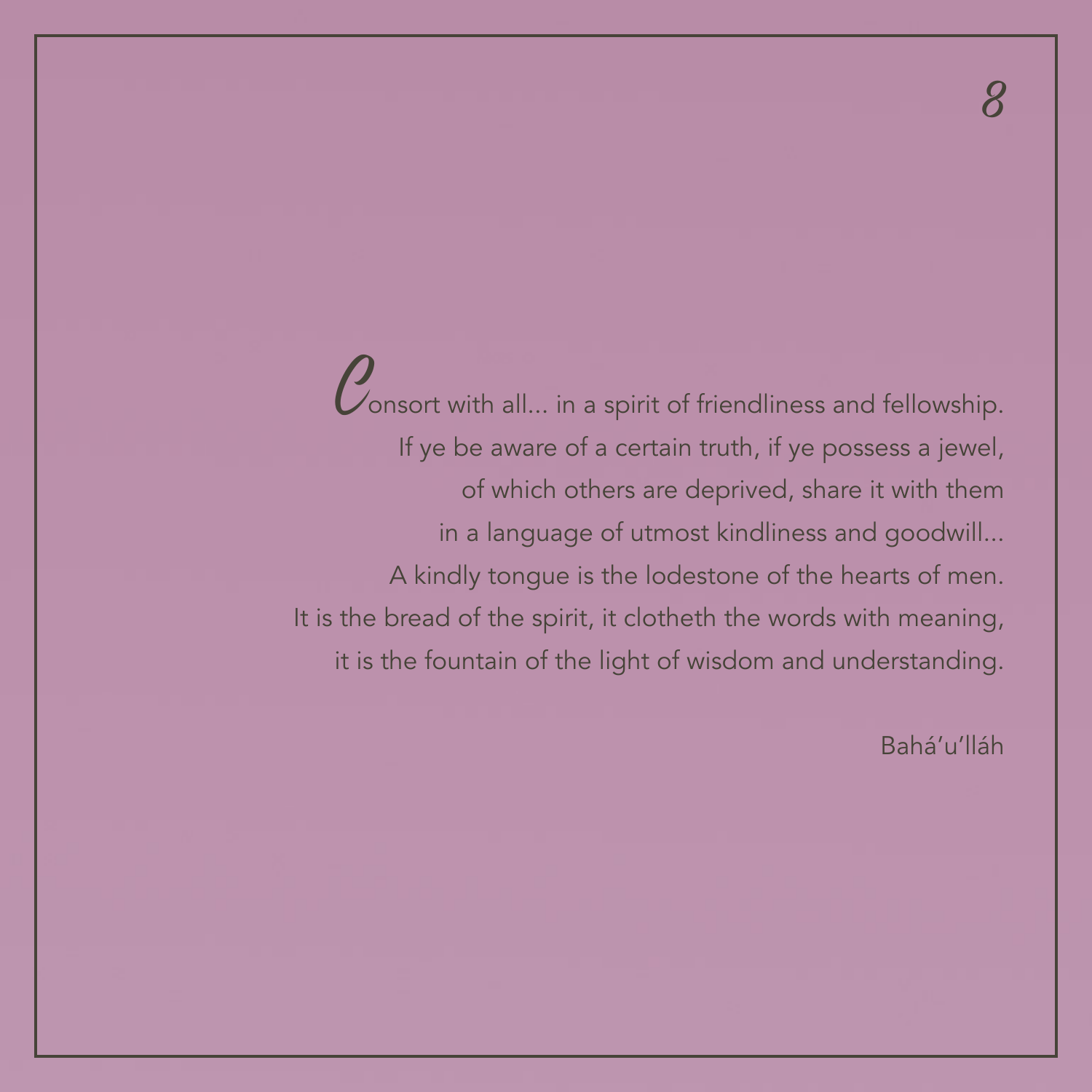<span id="page-10-0"></span>Zet him radiate boundless love towards the entire world - above, below, and across unhindered, without ill will, without enmity.

Gautama Buddha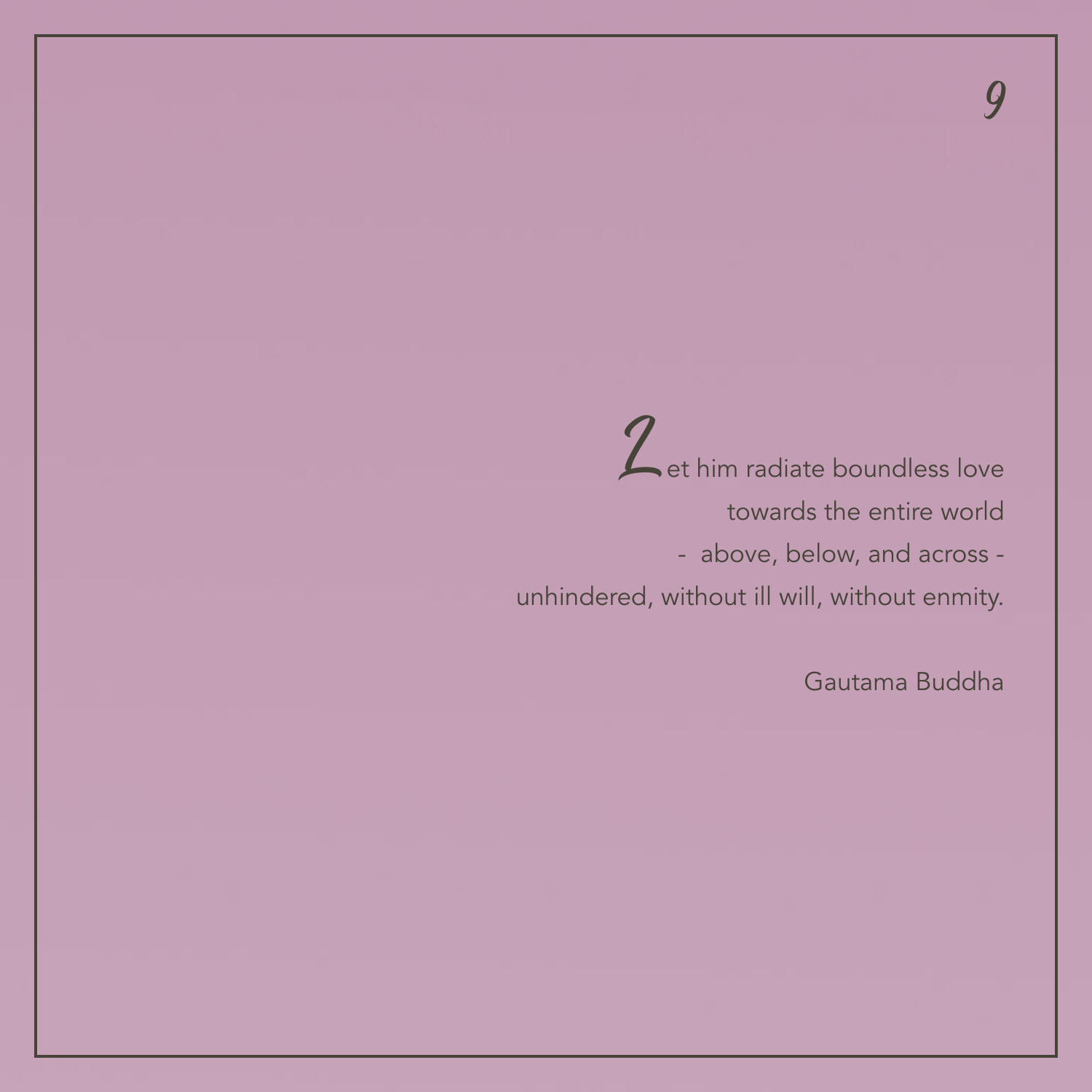<span id="page-11-0"></span>Think ye at all times of rendering some service to every member of the human race. Pay ye no heed to aversion and rejection, to disdain, hostility, injustice: act ye in the opposite way. Be ye sincerely kind, not in appearance only... Let him do some good to every person whose path he crosseth, and be of some benefit to him.

'Abdu'l-Bahá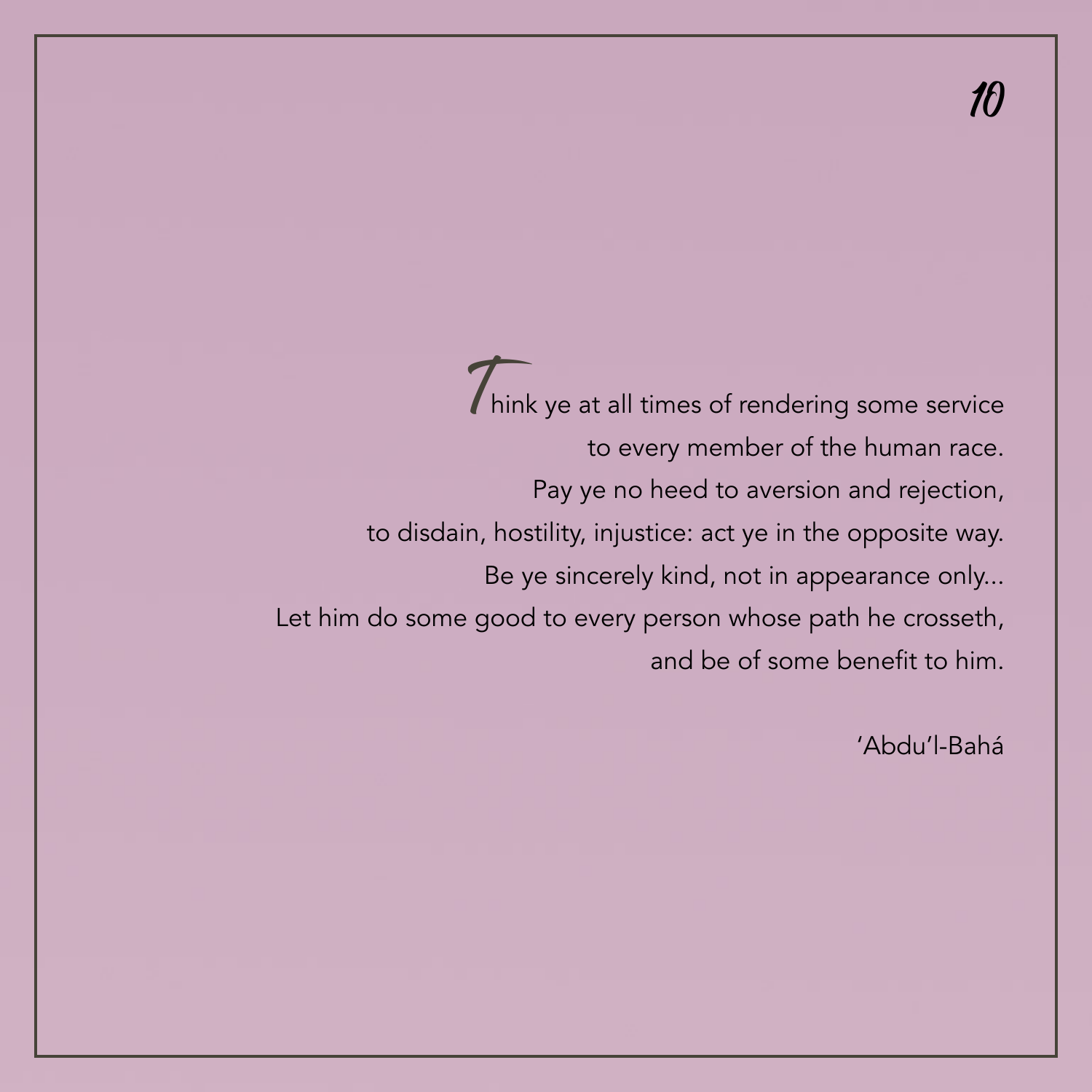<span id="page-12-0"></span>The language of kindness is the lodestone of hearts and the food of the soul; it stands in the relation of ideas to words, and is as an horizon for the shining of the Sun of Wisdom and Knowledge.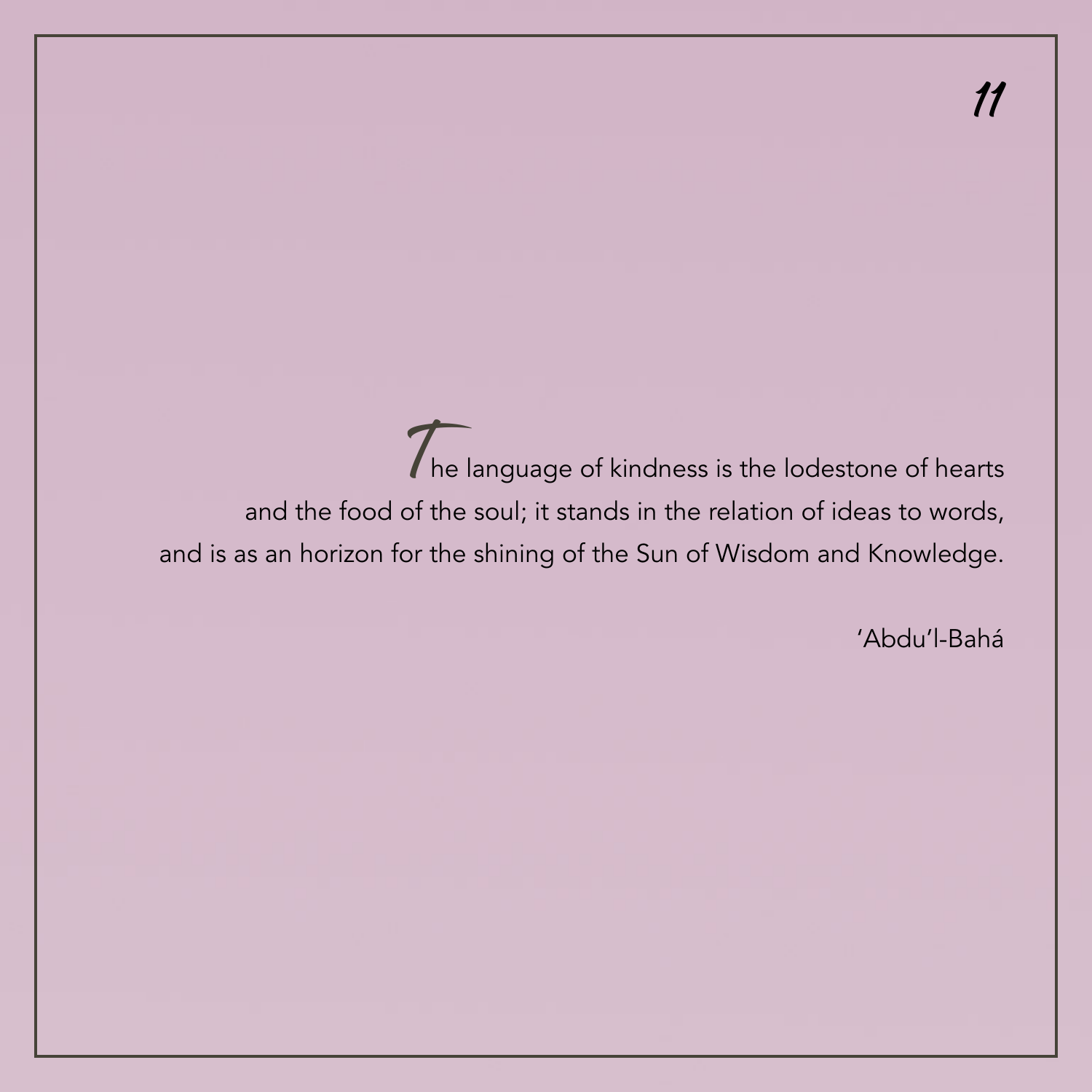$12$ 

# <span id="page-13-0"></span>*C*<br>
njoin kindness and forbid iniquity, and persevere whatever may befall thee.

The Quran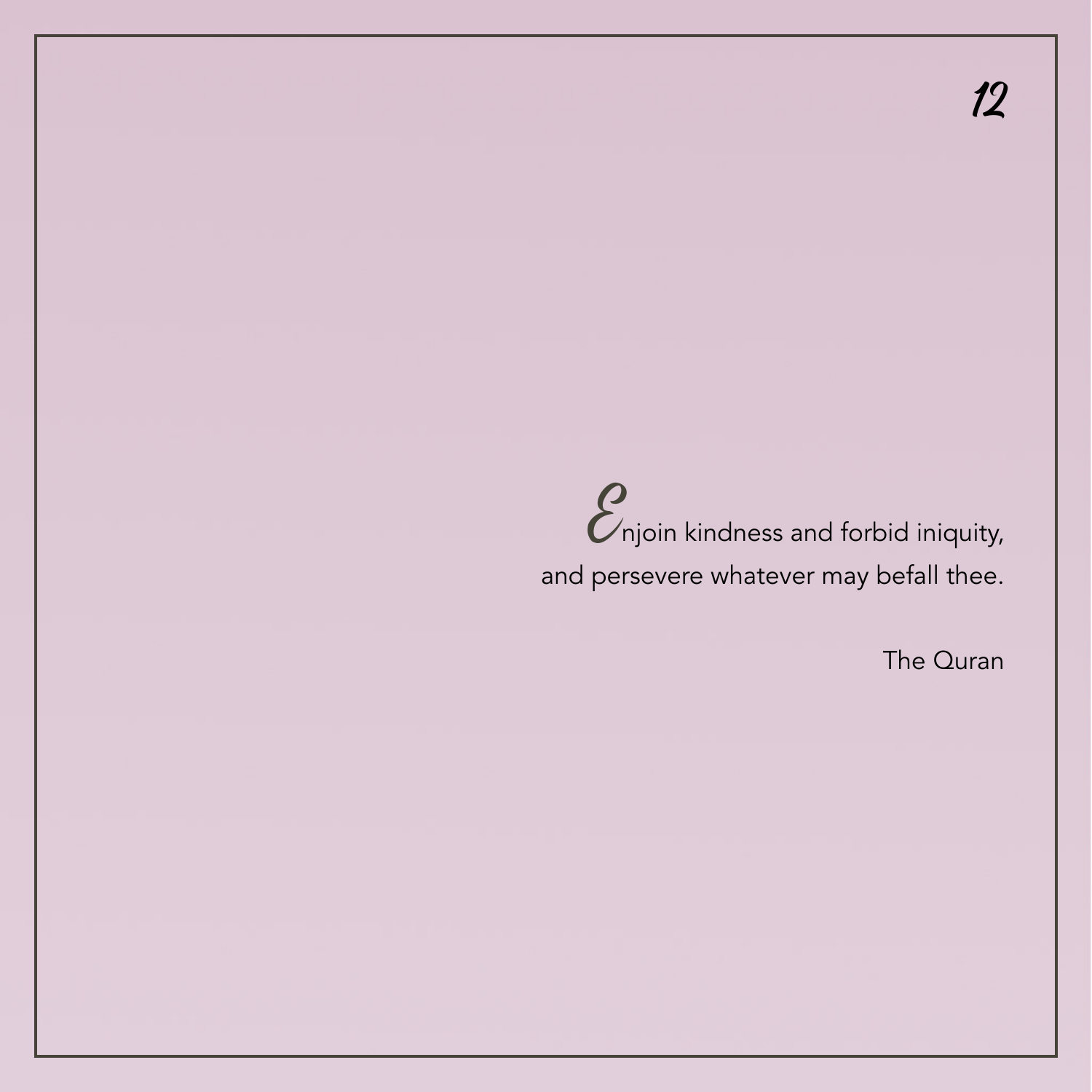<span id="page-14-0"></span>R now thou that the soul of man is exalted above and is independent of all infirmities of body or mind.

Bahá'u'lláh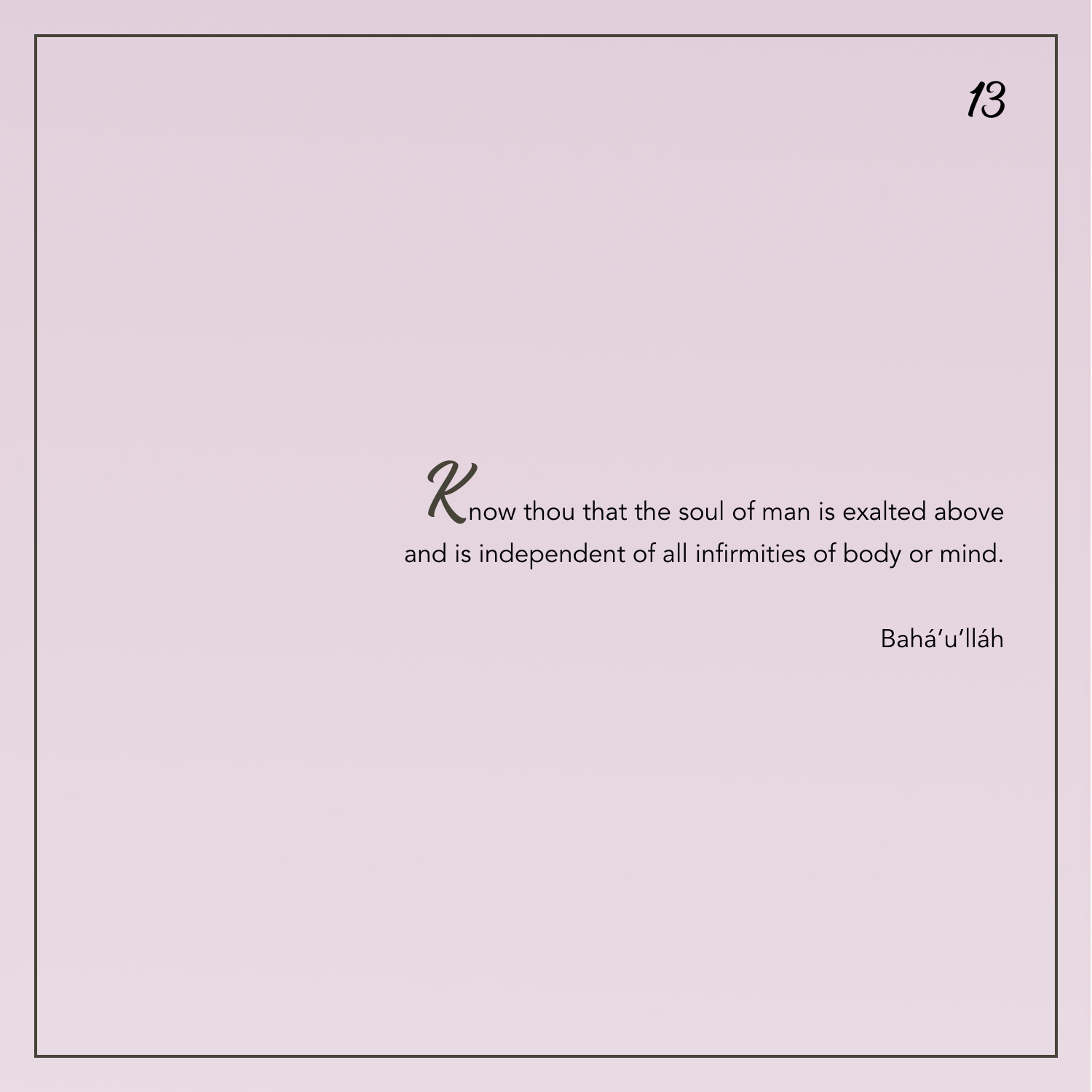<span id="page-15-0"></span>Dost thou deem thyself a small and puny form, When thou foldest within thyself the greater world?

Bahá'u'lláh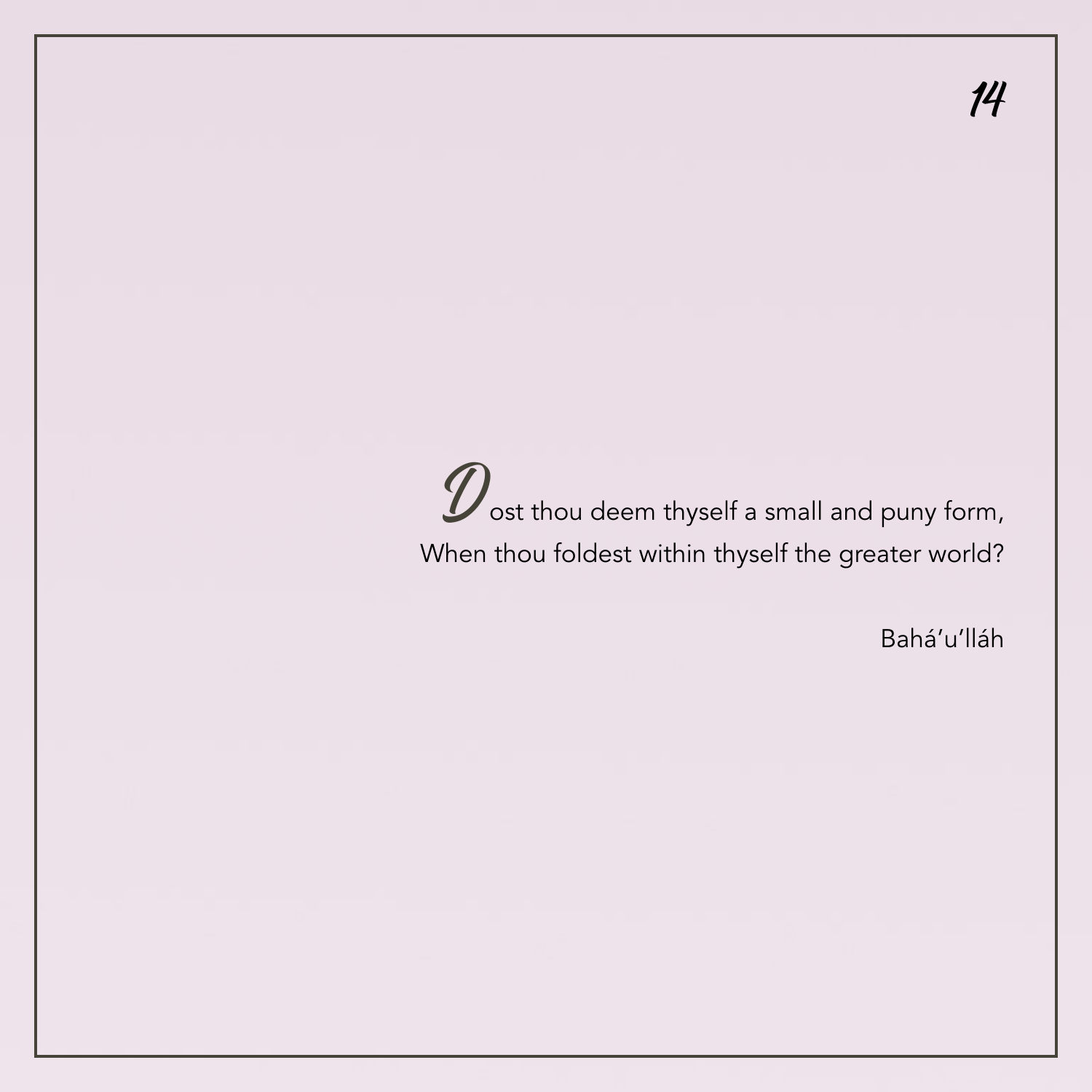### [15](#page-17-0)

<span id="page-16-0"></span>He is the Compassionate, the All-Bountiful! O God, my God! Thou seest me, Thou knowest me; Thou art my Haven and my Refuge. None have I sought nor any will I seek save Thee; no path have I trodden nor any will I tread but the path of Thy love. In the darksome night of despair, my eye turneth expectant and full of hope to the morn of Thy boundless favor and at the hour of dawn my drooping soul is refreshed and strengthened in remembrance of Thy beauty and perfection. He whom the grace of Thy mercy aideth, though he be but a drop, shall become the boundless ocean, and the merest atom which the outpouring of Thy loving-kindness assisteth, shall shine even as the radiant star. Shelter under Thy protection, O Thou Spirit of purity, Thou Who art the All-Bountiful Provider, this enthralled, enkindled servant of Thine. Aid him in this world of being to remain steadfast and firm in Thy love and grant that this broken-winged bird attain a refuge and shelter in Thy divine nest that abideth upon the celestial tree.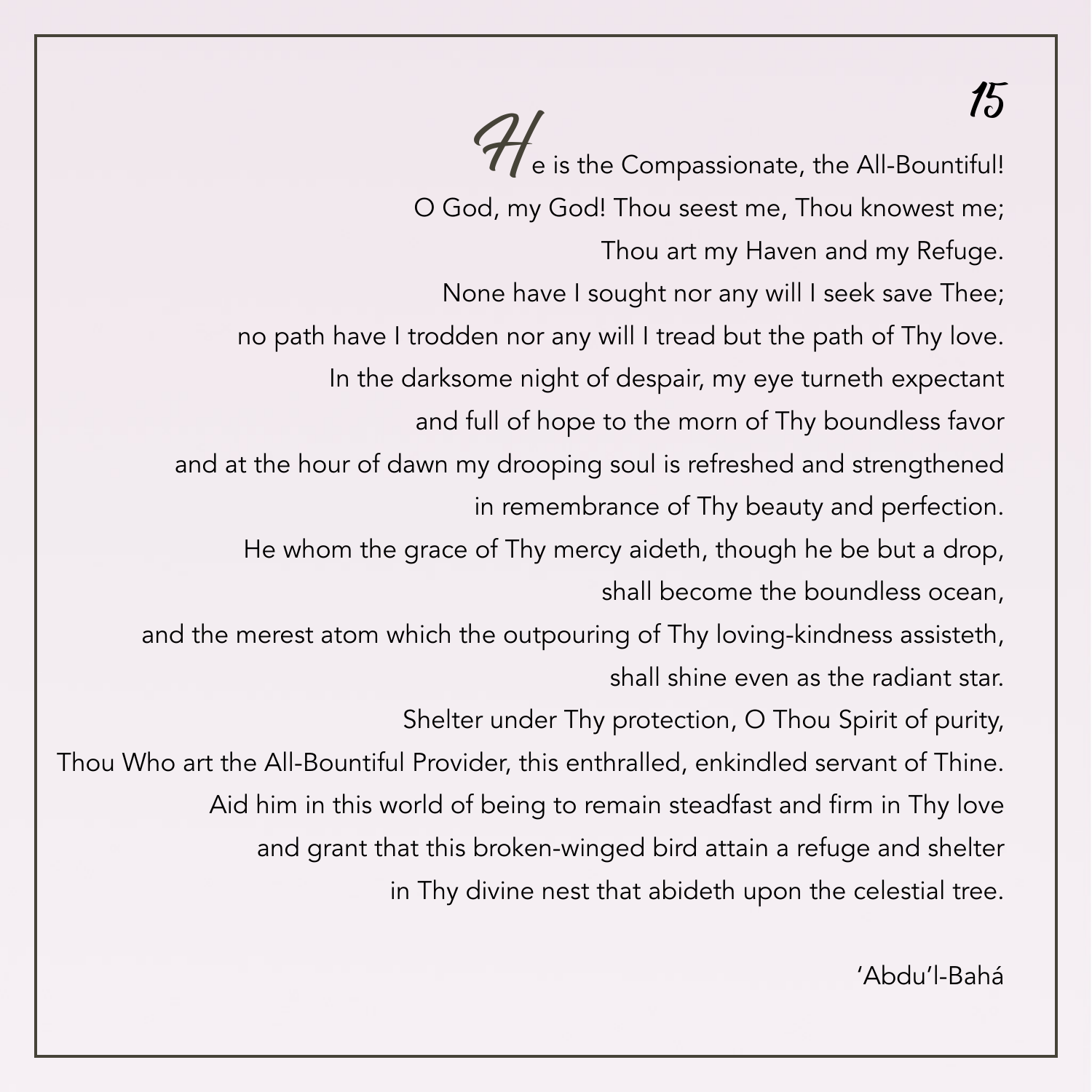- <span id="page-17-0"></span>1. *[Bahá'í Prayers: A Selection of Prayers Revealed by Bahá'u'lláh, the Báb, and 'Abdu'l-Bahá](https://reference.bahai.org/en/t/c/BP/bp-127.html)*  [\(Wilmette: US Bahá'í Publishing Trust, 1991\), p.152.](https://reference.bahai.org/en/t/c/BP/bp-127.html) [⤶](#page-2-0)
- 2. [Paris Talks: Addresses Given by 'Abdu'l-Bahá in 1911](http://www.bahai.org/r/246051385) (London: Bahá'í Publishing, 1972), p.16.  $\leftrightarrow$
- 3. The Holy Bible (English Standard Version) Corinthians 13:4-13.  $\blacktriangleleft$
- 4. Shoghi Effendi, *[The Unfolding Destiny of the British Bahá'í Community: The Messages from](https://reference.bahai.org/en/t/se/UD/ud-624.html)  [the Guardian of the Bahá'í Faith of the Bahá'ís of the British Isles](https://reference.bahai.org/en/t/se/UD/ud-624.html)* (London: Bahá'í Publishing Trust, 1981), p. 456.  $\epsilon$
- 5. Attributed to Zoroaster in Light of the Faith: Bahá'í Guidelines for the Modern World, by Ehsan Motaghed (1988), p. 55.  $\rightarrow$
- 6. Lao Tzu, *Tao Te Ching*, translated by Jia Fu Feng and Jane English, Chapter 29. [⤶](#page-7-0)
- 7. *Will and Testament of 'Abdu'l-Bahá* [\(Wilmette: US Bahá'í Publishing Trust, 1990 reprint\), p. 6.](https://reference.bahai.org/en/t/ab/WT/wt-1.html) [⤶](#page-8-0)
- 8. *Gleanings from the Writings of Bahá'u'lláh* [\(Wilmette: Bahá'í Publishing, 1990\), no. 132, p. 289.](http://www.bahai.org/r/722589456) *J*
- 9. *Karaniya Metta Sutta: The Discourse on Loving-kindness* (Sn 1.8), translated from the Pali by Piyadassi Thera. Access to Insight (BCBS Edition), 29 August 2012.  $\rightarrow$
- 10. *Selections from the Writings of 'Abdu'l-Bahá* [\(Haifa: Bahá'í World Centre, 1982 lightweight](http://www.bahai.org/r/159531595)  [edition\), no. 1, p. 3.](http://www.bahai.org/r/159531595)  $\epsilon$
- 11. 'Abdu'l-Bahá, *[A Traveller's Narrative: Written to Illustrate the Episode of the Báb](http://www.bahai.org/r/377670931)* (Wilmette: Bahá'í Publishing, 1980), p. 43.
- 12. Quran 13:29, Translation by M. Pickthall, *The Meaning of the Glorious Quran* (1930).  $\leftrightarrow$
- 13. *[Gleanings from the Writings of Bahá'u'lláh \(Wilmette: Bahá'í Publishing, 2005\), no. 53, pp. 153-154.](http://www.bahai.org/r/240578767)*  $\overline{U}$
- 14. "The Seven Valleys," published in *[The Call of the Divine Beloved \(Haifa: Bahá'í World Centre,](http://www.bahai.org/r/670295484)  [2018\), p.44.](http://www.bahai.org/r/670295484)* [⤶](#page-15-0)
- 15. *[Bahá'í Prayers: A Selection of Prayers Revealed by Bahá'u'lláh, the Báb, and 'Abdu'l-Bahá](https://reference.bahai.org/en/t/c/BP/bp-22.html)*  [\(Wilmette: Bahá'í Publishing, 1991\), pp. 31-32.](https://reference.bahai.org/en/t/c/BP/bp-22.html) [⤶](#page-16-0)